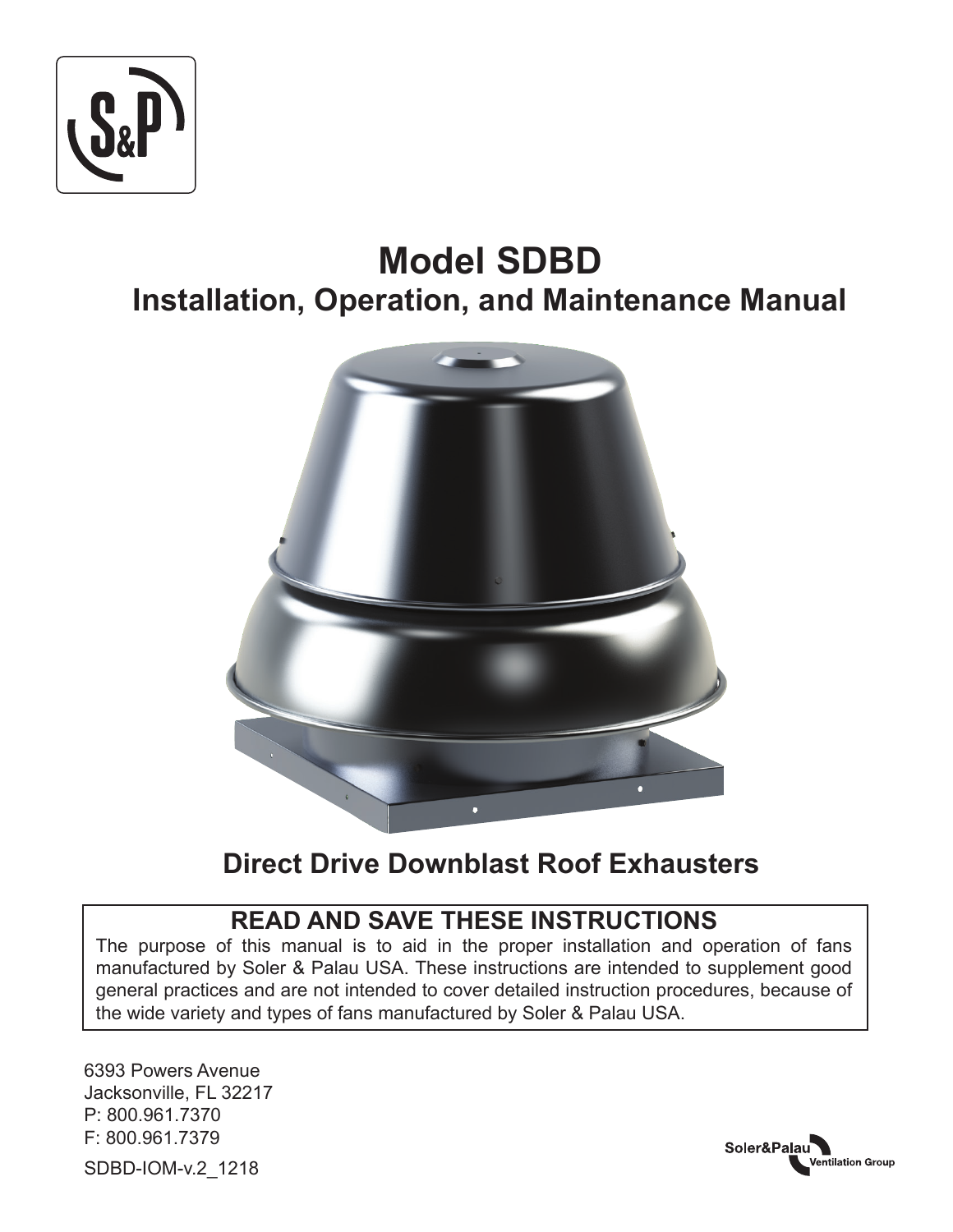## **INSTALLATION, OPERATION AND MAINTENANCE MANUAL**

#### **INTRODUCTION:**

#### **DO NOT INSTALL, USE OR OPERATE THIS EQUIPMENT UNTIL THIS MANUAL HAS BEEN READ AND UNDERSTOOD. READ AND SAVE THESE INSTRUCTIONS FOR FUTURE USE.**

It is the responsibility of the purchaser to assure that the installation and maintenance of this equipment is handled by qualified personnel experienced in such work and equipment.

Contact your local representative should you need further information.

#### **SHIPMENT AND RECEIVING:**

Prior to shipment, all fans have been thoroughly inspected and tested.

All equipment shipped from Soler & Palau USA is skidded or crated to fully comply with trucking requirements. Inspect all shipments carefully for damage. **THE RECEIVER MUST NOTE ANY DAMAGE ON THE CARRIER'S BILL OF LADING AND FILE A CLAIM IMMEDIATELY WITH THE FREIGHT COMPANY, IN THE CASE OF ANY DAMAGE.** Keep a record of all equipment received, including inspection details and date of receipt, because of the possibility of partial shipments.

If you receive damaged goods, contact your S&P representative for repair or replacement service.

#### **HANDLING:**

Handle your equipment with caution. Some fans are provided with lifting lugs or holes for easy handling. Others must be handled using nylon straps that protect the fan's coating and housing. Spreader bars should be used when lifting large parts.

Fans should be lifted by using straps around the fan housing or from the motor mounting bracket only. **DO NOT LIFT FANS BY THE MOTOR, BASE, PROP, WHEEL, OR FLANGES.**

Roof ventilators should be lifted by using straps around the fan housing or base only. Spreader bars should also be used to avoid damage to stack caps or hoods. **DO NOT LIFT ROOF VENTILATORS BY THE STACK CAP OR HOOD.** On hooded units, disassemble the stack from hood when lifting. Upblast models may be lifted assembled.

#### **STORAGE:**

If fans are stored for any length of time, they should be stored in a clean, dry location to prevent rust and corrosion. Outdoor storage is not recommended. When outdoor storage is necessary, they should be protected from the elements as best as possible. Cover the fan inlet and outlet and keep motors dry and clean.

For extended storage (more than 3 months), motor shafts and bearings should be rotated monthly. If stored greater than 6 months, bearing grease in motor and fan should be purged and replaced with compatible grease. Re-check belts for proper tension. Storage records should be kept to assure proper maintenance. The factory can advise warranty centers to provide motor and bearing service if needed.

#### **INSTALLATION:**

Roof ventilators should always be mounted to a flat level, solid and rigid structure. Particular caution should be exercised when installing fans on metal buildings. Be sure wall or roofs are capable of supporting the fan(s). Walls/Roofs not supported correctly will cause vibration that could cause damage or injury.

Fans mounted off ground level should be rigidly mounted to a special platform and be placed as near as possible to, or over, a solid wall or column.

Supports for suspended fans must be crossbraced for live load support to prevent side sway.

Use guy wires to help secure root units if excessively windy conditions prevail.

- 1. **CAUTION!** This fan contains rotating parts and requires special service. Appropriate safety precautions should be taken during installation, operation and maintenance.
- 2. **WARNING!** Do not install or operate this fan in an environment or atmosphere where combustible or flammable materials, gasses or fumes are present, unless it was specifically designed and manufactured for use in that environment. Explosion or fire can result. Explosive, corrosive, high temperature, etc. conditions may require special construction, inspection and maintenance. It is necessary to observe the fan manufacturer's recommendations and limitation concerning the type of material to be handled by the fan and its application in special conditions.
- 3. When ventilator is designed to be mounted on a curb, the curb should be securely installed prior to fan installation.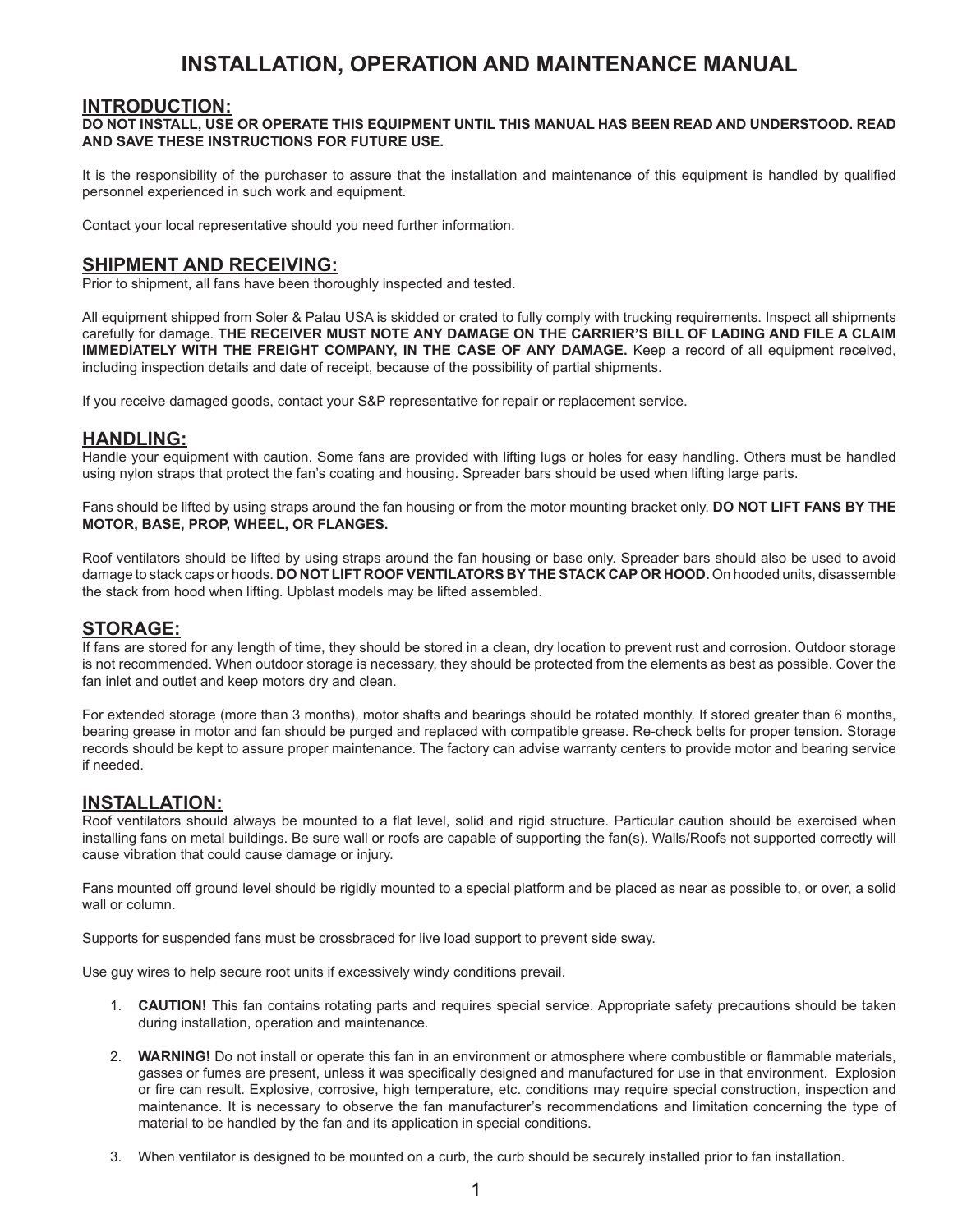- 4. A damper, if used, should be securely mounted within the curb or wall in a manner that allows free and unobstructed operation.
- 5. **CAUTION!** All electrical work must be done in accordance with local and/or national electrical codes as applicable. If you are unfamiliar with methods of installing electrical wiring, secure the services of a qualified electrician.
- 6. **WARNING!** This product must be grounded.
- 7. DANGER! Make sure power is turned off and locked in the OFF position at the service entrance before installing, wiring or servicing fan.
- 8. **CAUTION!** Before wiring the motor, check the supply voltage against the motor nameplate voltage. High or low voltage can damage the motor and void the motor warranty.
- 9. **WARNING!** Be sure to keep all wiring clear of rotating or moving parts.
- 10. **WARNING!** Before starting the fan, turn the wheel to assure it rotates freely. If needed, adjust the wheel/shaft/motor position as required to achieve necessary clearances.
- 11. **WARNING!** Check all setscrews and keys. Tighten as necessary prior to fan startup.
- 12. On roof units, anchor the fan securely to the curb. Anchoring through the vertical portion of the curb cap flange is recommended. Use a minimum of four lag bolts or other suitable fasteners.
- 13. Due to the general nature of its applications, the basic air mover is available with protective guards and/or other devices for required operating safety as with most installations of rotating machinery. Before operating the basic unit in any of its applications determine requirements for such guards and/or devices needed for protection against accidental contact with moving parts or against injury to nearby personnel or critical equipment due to accidental rupture of fast moving parts.

### **START-UP:**

Lock out the power source.

#### Tighten all bolts and setscrews securely. **NOTE THAT ALL BOLTS, SETSCREWS AND BELTS SHOULD BE TIGHTENED AFTER TWO DAYS OF INITIAL OPERATION.**

Clearance should be checked all around between wheel or propeller tips and the housing before starting up. The wheel or propeller should not strike the housing.

No initial lubrication is required. Motors have been pre-lubricated by motor manufacturer.

Arrows to show direction of rotation and airflow are attached to the fan housings.

After the electrical connections are completed, apply just enough power to start the impeller as indicated by the directional arrows on the unit. If the impeller is turning the wrong direction, it will not deliver rated airflow and the motor connections must be altered to correct rotation.

Lock out the power source before the installation of all accessories.

Fan electrical power can now be applied and special attention should be given to determine if motor is working properly. At this time, with air system in full operation, with guards attached, it is well for the electrician to measure the operating amperage of the motor and compare with the nameplate rating to determine that the motor is operating under safe load conditions.

The fan should not need balancing, as it was balanced at the factory to meet stringent vibration levels before shipment. However, there are several things that may cause vibration, such as rough handling in shipment and erection, weak foundations, and alignments.

#### **MAINTENANCE:**

- 1. Before performing any maintenance on the fan, be sure power is turned off and locked in the OFF position at the service entrance before servicing the fan.
- 2. Ventilators should be carefully checked at least once a year. For critical or rugged applications, a routine check every two or three months is suggested.
- 3. All motors supplied with Soler & Palau USA ventilators carry a one-year warranty from date of shipment. For repairs within the warranty period, the motor must be taken to the motor manufacturer's authorized service dealer. Contact your representative for additional warranty details.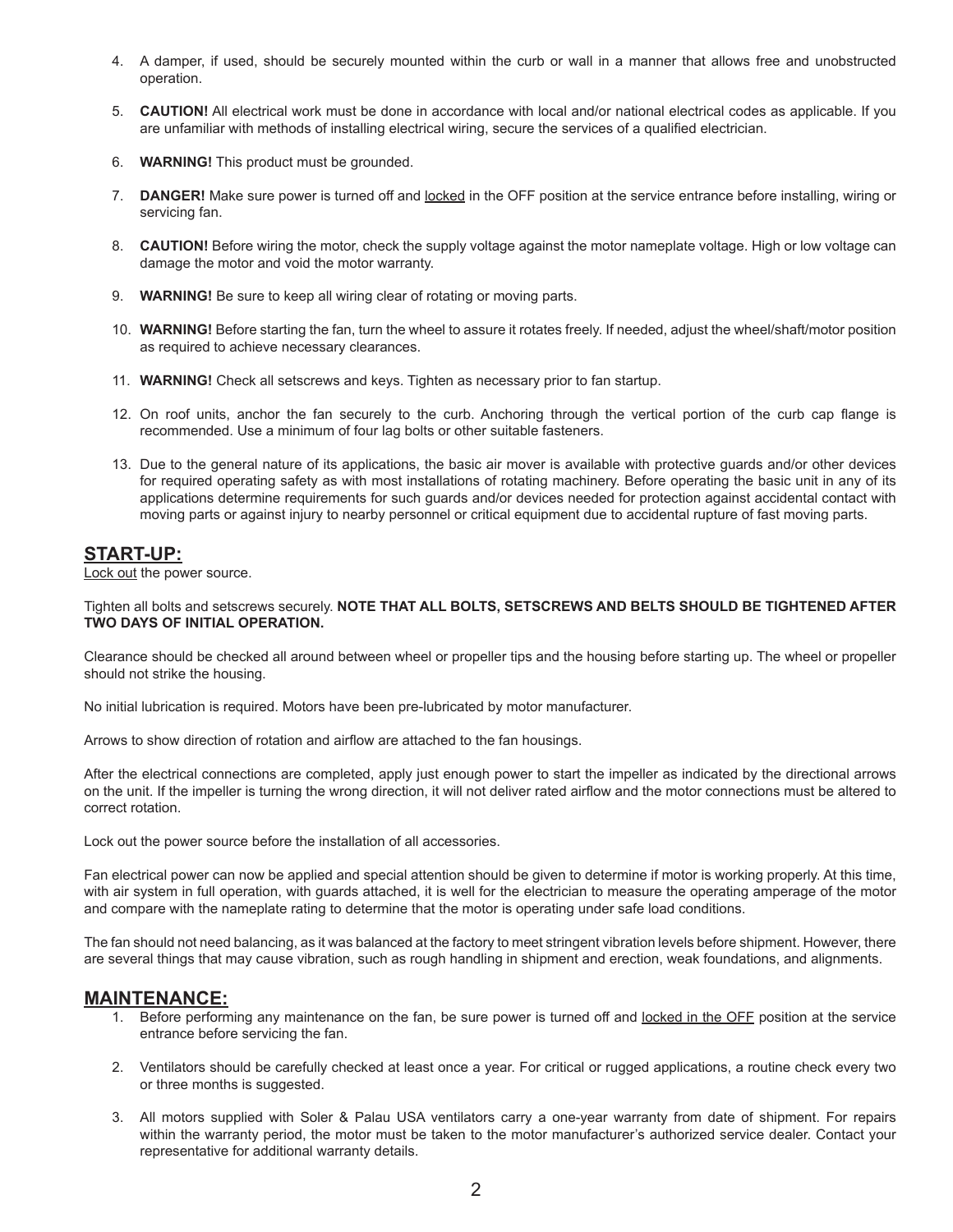- 4. A periodic motor check should consist of spinning the motor shaft with the power off to be sure the motor turns freely.
- 5. Check sheave set screws to ensure tightness. Proper keys must be in keyways.
- 6. Do not readjust blade pitch or fan RPM. If sheaves are replaces, use only sheaves of identical size and type.
- 7. During the first few months of operation, it is recommended that the setscrews be checked to assure they are tight.
- 8. The rotating wheel or propeller requires particular attention in most applications since materials in the air being handled can build up on the blades to cause destructive vibration; and may also corrode and/or erode the blade metal to weaken the structure of the propeller. Regular inspection and corrective action at intervals determined by the severity of each application are essential to good service life.

#### **MOTORS:**

The fundamental principle of electrical maintenance is **KEEP THE MOTOR CLEAN AND DRY.** This requires periodic inspection of the motor. The frequency depends upon type of motor and the service.

We recommend periodic checks of voltage, frequency, and current of a motor while in operation. Such checks assure the correctness of frequency and voltage applied to the motor, and yield an indication of the fan load. Comparison of this data with previous data will give an indication of the fan performance. Any serious deviations should be investigated and corrected.

Lubricate integral horsepower motors per the motor manufacturer's recommendations. Lubrication frequency depends on the motor horsepower, speed, and service. Use compatible greases.

- 1. All motors carry a one (1) year warranty from date of shipment. For repairs within the warranty period, the motor must be taken to the motor manufacturer's authorized service dealer. Contact your representative for additional warranty details.
- 2. A periodic motor check should consist of spinning the motor shaft with the power off to be sure the motor turns freely.

#### **REPAIR PARTS:**

- 1. Fan Blades Repair of individual fan blades or propeller assemblies is not recommended. Contact factory with blade size, number of blades, bore size, motor HP, air flow direction, rotation, fan RPM or sheave sizes and any order/tag information that is available for replacement.
- 4. Misc. Parts Not available from local trade channels should be returned for repair or replacement. Be sure to obtain return tags or authorization before shipment.
- 5. Electric Motors Repair or replacement of motors is normally performed by a repair station authorized by the manufacturer. Contact your representative or the factory for locations nearest to you. **DO NOT** ship motor to the factory without specific authorization.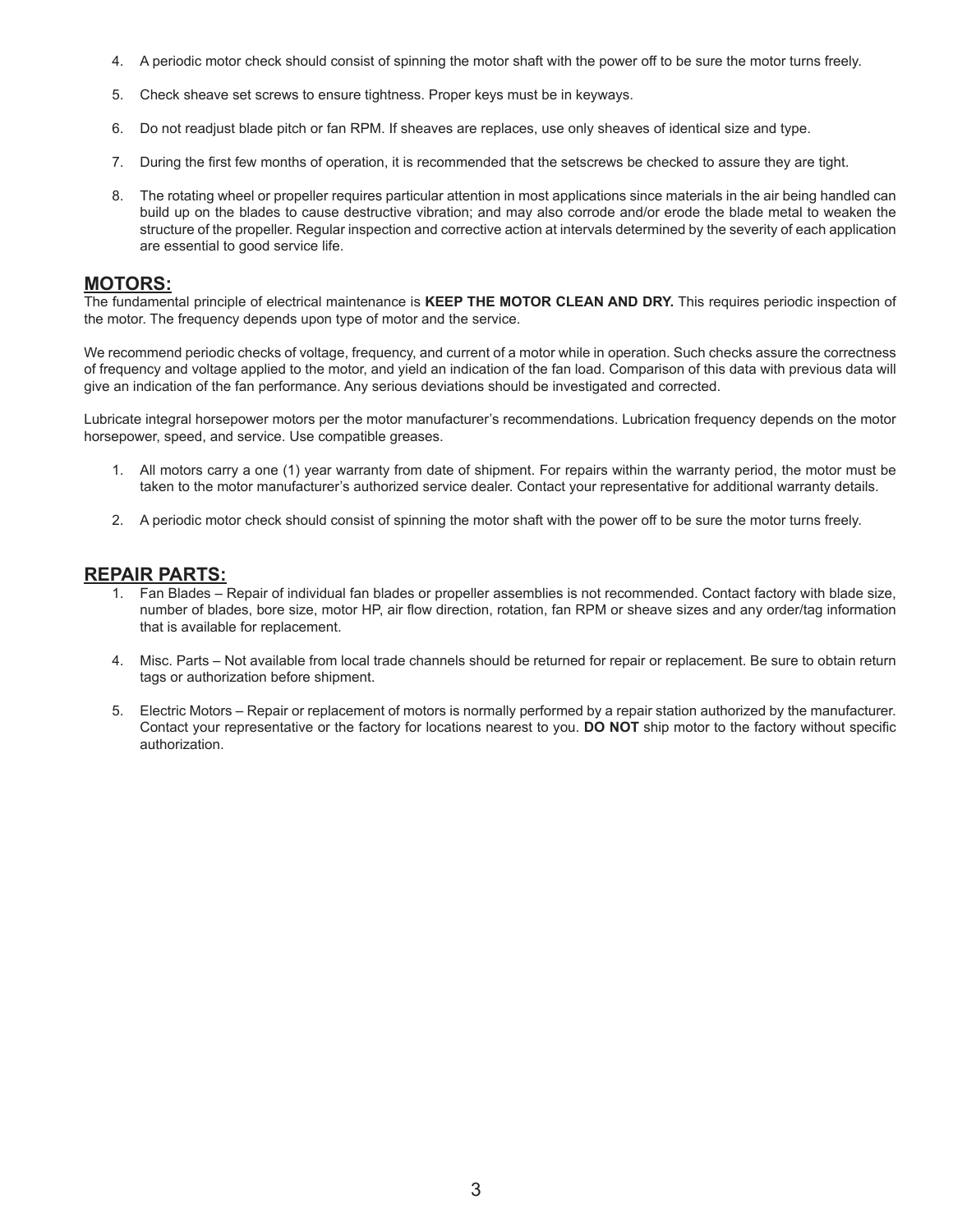## **FAN TROUBLE-SHOOTING CHART**

| <b>PROBLEM</b>              | <b>POSSIBLE CAUSES</b>                                                                                                                                                                                                                                                                                                                                                                                           |
|-----------------------------|------------------------------------------------------------------------------------------------------------------------------------------------------------------------------------------------------------------------------------------------------------------------------------------------------------------------------------------------------------------------------------------------------------------|
| <b>Excessive Vibration</b>  | Propeller, wheel or sheaves loose on shaft<br>Out of balance propeller<br>Excessive buildup of dirt/dust on propeller<br>Bent shaft<br>Weak mounting base for fan<br>Fan mounting bolts loose<br>Loose or worn bearings<br>Bearing or drive misalignment<br>Structures not crossbraced (wall fans)<br>Curb not flat and level                                                                                    |
| <b>Excessive Horsepower</b> | Static pressure higher than design<br>Wheel or propeller rotating in wrong direction<br>Fan speed higher than design                                                                                                                                                                                                                                                                                             |
| <b>Too Little Air</b>       | Restricted fan inlet or outlet<br>Filters are dirty or clogged<br>Wheel or propeller rotating in the wrong direction<br>System is more restrictive (more static pressure) than expected<br>Fan speed lower than design<br>Inlet or Outlet screens clogged                                                                                                                                                        |
| Too Much Air                | Filters not in place<br>Fan speed higher than design<br>System is less restrictive (less static pressure) than expected                                                                                                                                                                                                                                                                                          |
| Fan Does Not Operate        | Wrong voltage<br>Electricity turned off or note wired properly<br><b>Blown fuses</b><br>Overload protector has broken circuit                                                                                                                                                                                                                                                                                    |
| <b>Excessive Noise</b>      | Propeller, wheel or sheaves loose<br>Accumulation of material on propeller<br>Worn or corroded propeller<br>Wheel or propeller out of balance<br>Wheel or propeller hitting housing<br>Bent shaft<br>Loose fan mounting bolts<br>Rattle of components in high velocity airstream<br>Electrical noise<br>Noise from high velocity air system<br>Vibrating parts not isolated from building<br>Vibrating duct work |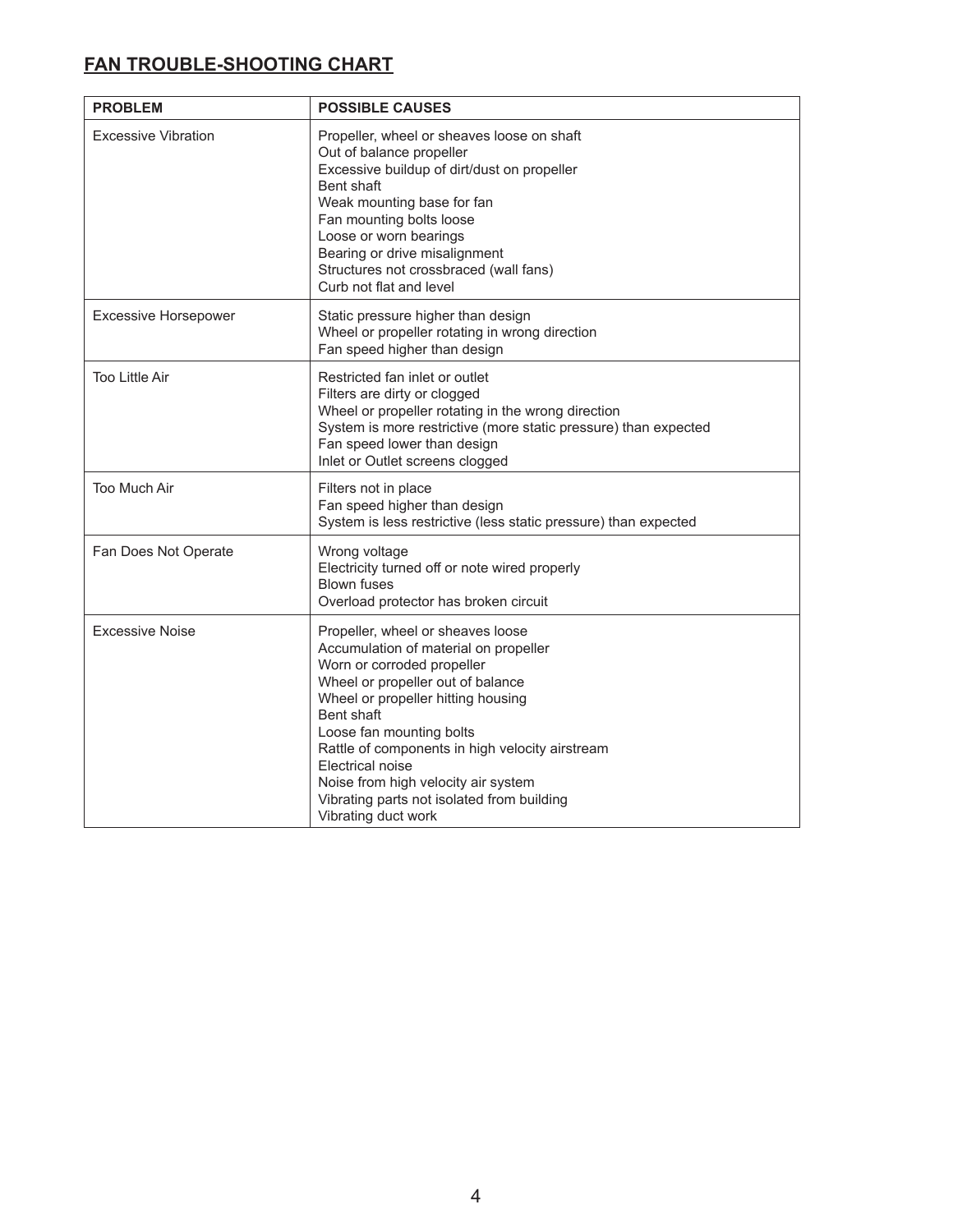**06C-16**



| <b>Model SDBD</b> | <b>Motor HP</b> | Wheel $\odot$ | Motor Cover Cap 2 | <b>Bird Screen <b><sup>3</sup></b></b> |
|-------------------|-----------------|---------------|-------------------|----------------------------------------|
| 06C               | 1/10            | 400398        | 100460            | 100445                                 |
|                   | 1/3             | 400388        |                   |                                        |
| 6                 | 1/10            | 400398        | 100460            | 100445                                 |
|                   | 1/3             | 400388        |                   |                                        |
| 7                 | 1/10            | 400399        | 100460            | 400215                                 |
|                   | 1/3             | 400388        |                   |                                        |
| 8                 | $1/25 - 1/10$   | 400399        | 100460            | 400215                                 |
|                   | $1/4$ EXP       | 400397        |                   |                                        |
|                   | $1/4 - 1/3$     | 400400        |                   |                                        |
| 10 <sup>1</sup>   | $1/4 - 1/3$     | 400401        | 100454            | 400216                                 |
| 12                | $1/4 - 3/4$     | 400402        | 400116-1          | 400206-1                               |
| 14                | $1/4 - 1$       | 400403        | 400116-1          | 400206-1                               |
| SDBDe14           |                 | 400389        |                   |                                        |
| 15                | $1/2, 1-1/2$    | 400395        | 400117-1          | 400207-1                               |
|                   | 3/4             | 400403        |                   |                                        |
| SDBDe15           | $1/2 - 1$       | 400390        |                   |                                        |
| 16                | $1/2 - 1 - 1/2$ | 400393        | 400117-1          | 400207-1                               |
| SDBDe16           |                 | 400391        |                   |                                        |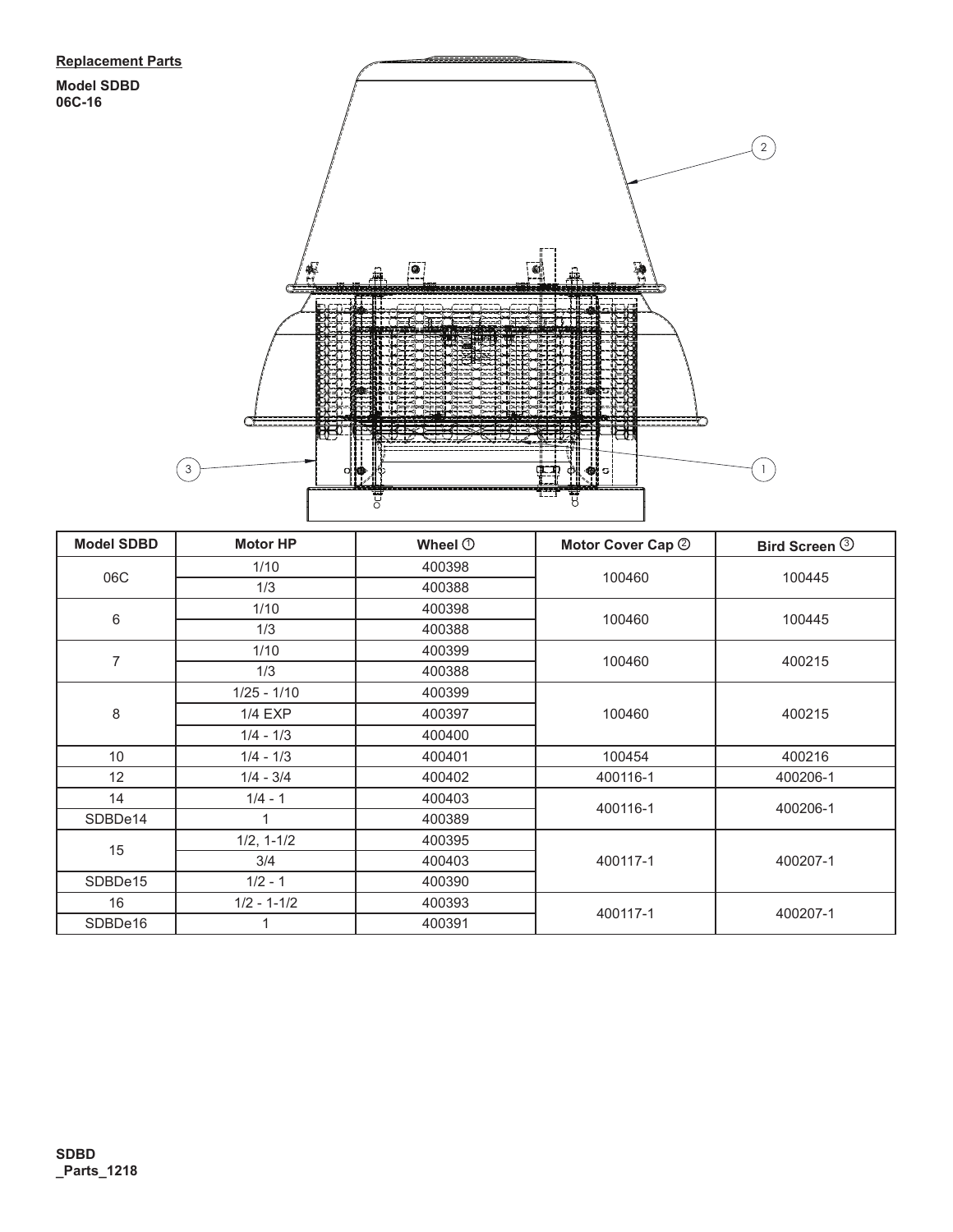### **WARRANTY:**

Soler & Palau USA warrants this equipment to be free from defects in material and workmanship for five (5) years from date of shipment. Any units or parts which prove to be defective and are reported during the warranty period will be replaced at our option when returned to our factory, transportation prepaid. Deterioration or wear by heat, abrasive action, chemicals, improper installation or operation or lack of normal maintenance shall not constitute defects, and are not covered by warranty.

The motor is warranted by the motor manufacturer for one year. If the motor becomes defective in the warranty period, it should be taken to the nearest authorized motor service station. If this is not done, the motor manufacturer will not warrant the motor. Call the factory for instructions if authorized service station is not known.

Soler & Palau USA will not be responsible for any installation, removal or re-installation costs or any consequential damage resulting in failure to meet conditions of any warranty.

### **LIMITATION OF WARRANTY AND LIABILITY**

This warranty does not apply to any such S&P product or parts which have failed as a result of faulty installation or abuse, or incorrect electrical connections or alterations, made by others, or use under abnormal operating conditions or misapplication of the products and parts.

Soler & Palau USA will not approve for payment any repairs made outside the factory without prior written consent of its Jacksonville, Florida office.

The foregoing shall constitute our sole and exclusive warranty and our sole and exclusive liability and is in lieu of all other warranties, whether written, oral, implied or statutory. There are no warranties which extend beyond the description of the page hereof. Seller does not warrant that said goods and articles are of merchantable quality or that they are fit for any particular purpose. The liability of seller on any claim of any kind, including negligence, for any loss or damage arising out of or connected with, or resulting from the sale and purchase of the products and parts covered by this proposal, acknowledgement, order or from the performance or breach of any contract pertaining to such sale or purchase, or from the design, manufacture, sale, delivery, resale, installation, technical direction of installation, inspection, repair, operation or use of any products or parts covered by this proposal, acknowledgement, order or furnished by seller shall, in no case exceed the price allocable to the products or parts thereof which give rise to the claim and shall terminate one (1) year after the shipment of said products and parts.

In no event, whether as a result of breach of contract, or warranty or alleged negligence, defects, incorrect advice or other causes, shall seller be liable for special or consequential damages, including, but not limited to, loss of profits or revenue, loss of use of the equipment or any associated equipment, cost of capital, cost of substitute equipment, facilities or services, down time costs, or claims of customers of the purchaser for such damages. Soler & Palau USA neither assumes nor authorizes any persons to assume for it any other liability in connection with the sale of its fan products and parts. Some states do not allow the exclusion or limitation of incidental or consequential damages, so all of the above limitations or exclusions may not apply to you.

### **SAFETY ACCESSORIES WARNING:**

The responsibility for providing safety accessories for equipment supplied by Soler & Palau USA is that of the installer and user of this equipment. Soler & Palau USA sells its equipment with and without safety accessories, and accordingly it can supply such safety accessories upon receipt of order.

The user, in making its determination as to the appropriate safety accessories to be installed and any warning notices, should consider (1) the location of the installation, (2) the accessibility of employees and other persons to this equipment, (3) any adjacent equipment, (4) applicable building codes, and (5) requirements of the Federal Occupational Safety and Health Act. Users and installers of this equipment should read "RECOMMENDED SAFETY PRACTICES FOR AIR MOVING DEVICES" which is published by Air Movement and Control Association, 30 West University Drive, Arlington Heights, Illinois 60004.